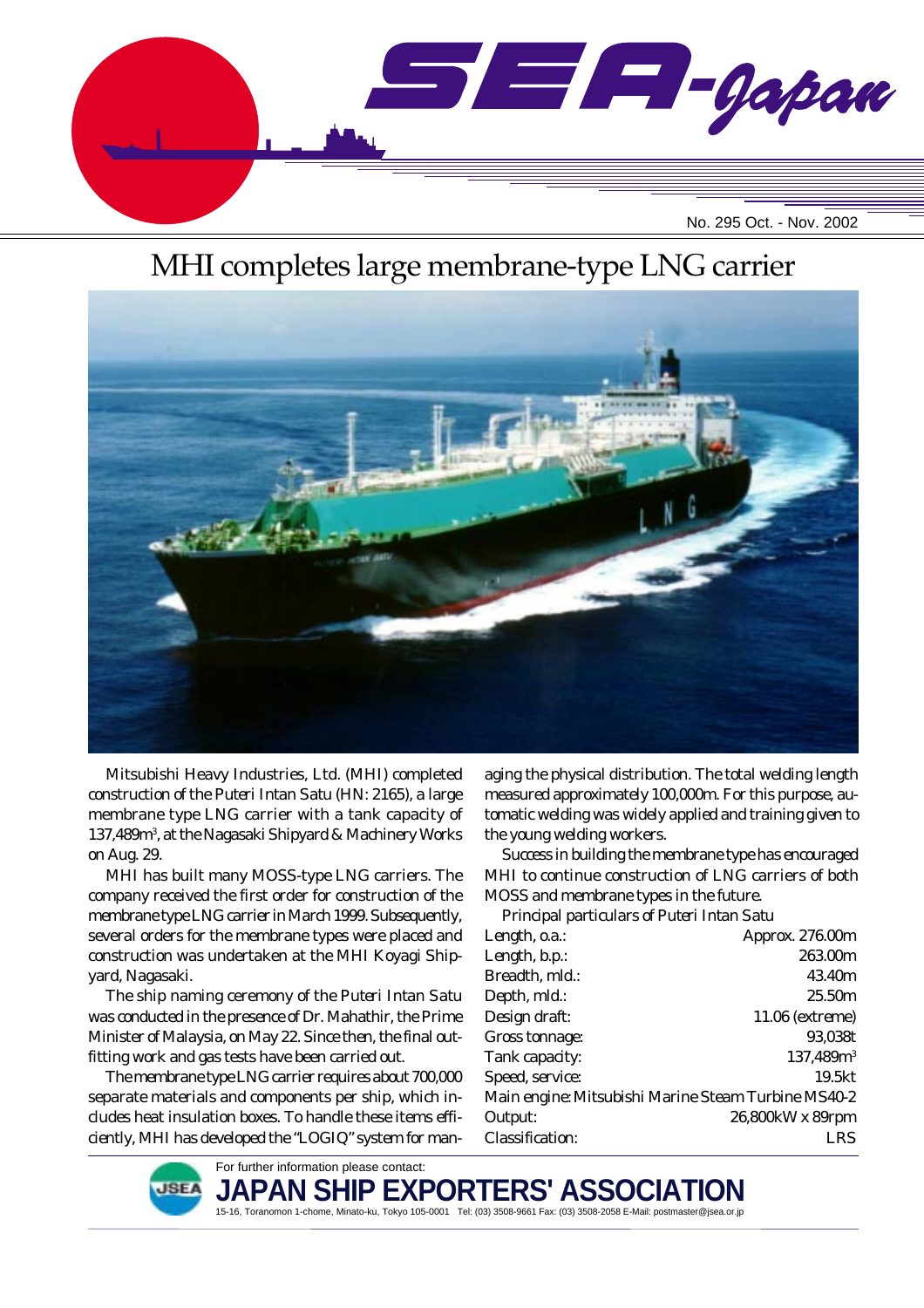## Three Japanese Shipbuilding Companies established

Three new shipbuilding companies have evolved from the previous conglomerates of Japanese heavy industry and marked their restart on October 1. Universal Shipbuilding Corporation resulted from the merger of the shipbuilding divisions of NKK Corp. and Hitachi Zosen Corp., IHI Marine United Inc. was spun off from Ishikawajima-Harima Heavy Industries Co., Ltd., and Kawasaki Shipbuilding Corporation from Kawasaki Heavy Industries, Ltd. (KHI)

**IHI Marine United Inc.**



*Chairman Ito and President Tsuda (right)*

The whole shipbuilding and offshore business of Ishikawajima-Harima Heavy Industries Co., Ltd. (IHI) was divested on October 1, and IHI Marine United Inc. (IHIMU) was newly established.

"The lines of business of the new company will cover the whole shipbuilding and offshore sector including merchant ships, naval vessels, equipment for offshore development projects and floating structures. Our immediate target is to develop five product items in which IHIMU can hold the number one position in three years' time," said Naoteru Tsuda, president of IHIMU, in his message to about 2,000 employees of the new company.

"The shipbuilding and offshore business had been the core competence of IHI in its 150-year history. I am profoundly impressed by this significant start of the second phase of its history. Today, not only shipbuilding and offshore activities but all businesses in the world are borderless, and the business environment is changing very dramatically. Unless we can quickly respond to these changes and reshape ourselves, our business cannot even survive.

"The basis of our business is engineering capabilities, and the human resources who create those capabilities. For Japan surrounded by the sea, shipbuilding will continue to be an indispensable industry, and engineering capabilities of high standards constitute the lifeline for the survival of our business. Only by supplying products that can fully satisfy our clients, we can make meaningful contributions to society," Tsuda added. Outline of IHI Marine United Inc.



Chairman: Mototsugu Ito President: Naoteru Tsuda Head Office: MSC Center Bldg., 22-

33 23, Kaigan 3-chome, Minato-ku, Tokyo 108-0022, Japan

Tel: +81-3-3454-8900

Fax: +81-3-3534-8953

- URL: http://www.ihi.co.jp/ihimu Yokohama Shipyard:
- Shinsugita- cho 12, Isogo-ku, Yokohama 235-8501, Japan Tel: +81-45-759-2643 Fax: +81-45-759-2914
- Kure Shipyard: Showamachi 2-1, Kure, Hiroshima 737-0027, Japan Tel: +81-823-26-2349 Fax: +81-823-26-2170
- Aioi Production Dept.: Aioi 5292, Aioi, Hyogo 678-0041, Japan Tel: +81-791-24-2466 Fax: +81-791-24-2410

#### **Kawasaki Shipbuilding Corp.**



*President Tadokoro* rates the traditional shipbuilding technology, facilities and business of KHI restarted on Oc-

Kawasaki Shipbuilding Corporation (Kawasaki) incorpo-

tober 1 to engage in shipbuilding and related business activities. The lines of business comprise the design and construction of all types of ships and marine engineering. Kawasaki is exposed to intense competition in this single global shipbuilding market shaken by the turbulent world economic situation, but maintains an edge in advanced technology and a substantial business basis. To make further strides ahead, taking the opportunity of its independence from KHI, the company is aiming at steady development of business and employment. The new organization "promises establishment of a more flexible and speedy style of business management and will facilitate a further leap forward in technological resources and competitiveness," said Shuichi Tadokoro, president of the new company, in his message to the staff. In the past, all Japanese shipbuilding companies were intent on business diversification. By specializing in shipbuilding in the framework of the KHI group instead, Kawasaki is trying to think out a breakthrough concept in shipbuilding.

Outline of Kawasaki Shipbuilding Corporation



President: Shuichi Tadokoro Head Office: 1-1, Higashikawasakicho 3-chome, Chuo-ku, Kobe 650- 8670, Japan Tel: +81-78-682-5501 Fax: +81-78-682-5514 URL: http://www.kawasakizosen.co.jp Marketing & Sales Division: World Trade Center Bldg, 4-1, Hamamatsu-cho 2-chome, Minatoku Tokyo 105-6116, Japan Tel: +81-3-3435-2141 Fax: +81-3-3436-3038 Kobe Shipyard: 1-1, Higashikawasaki-cho 3-chome, Chuo-ku, Kobe 650-8670, Japan Tel: 81-78-682-5501 Fax: 81-78-682-5514 Sakaide Shipyard: 1, Kawasaki-cho, Sakaide, Kagawa 762-8507, Japan

*(Cntinued on Page 3)*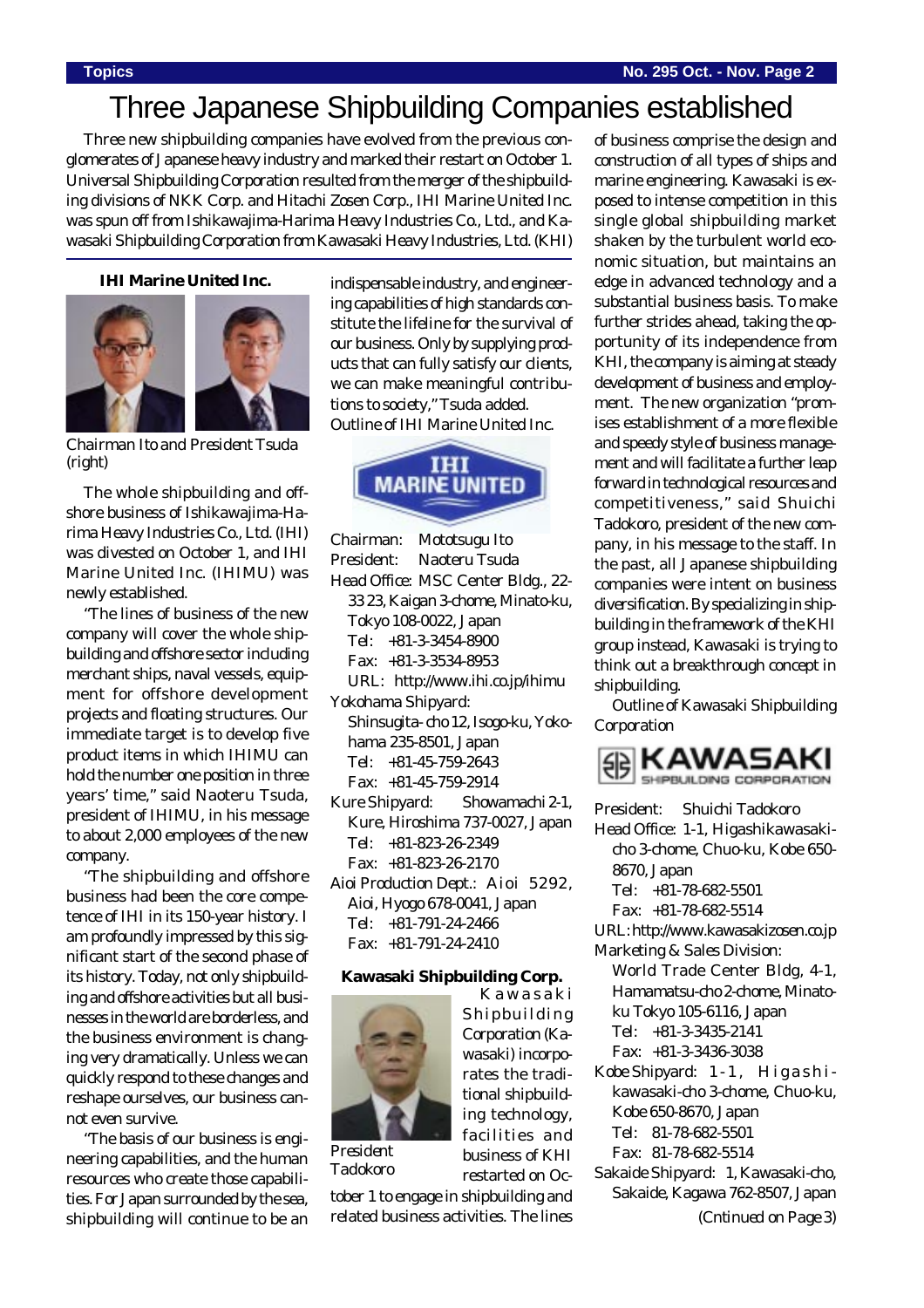Tel: 81-877-46-1473 Fax: 81-877-46-7006 *(Continued from Page 2)*

#### **Universal Shipbuilding Corp. set up by NKK and Hitachi**



*Chairman Tazawa and President Kamijo (right)*

Hitachi Zosen's 120-year history of experience, knowledge, specialist expertise, and comprehensive service qualities which give both companies a global reputation of excellence in technology and shipbuilding skills. The large docks of Ariake (Nagasumachi, Kumamoto Prefecture) and Tsu (Mie Prefecture) together with the manufacturing facilities of Maizuru (Kyoto Prefecture), Keihin (Kanagawa Prefecture), and Innoshima (Hiroshima Prefecture), uniquely position Universal Shipbuilding Corporation to satisfy diverse vessel requirements.

Outline of Universal Shipbuilding Corp.



NKK Corporation and Hitachi Zosen Corporation have integrated their shipbuilding operations to begin a new era of efficiency and effectiveness as Universal Shipbuilding Corporation. Universal Shipbuilding Corporation inherits NKK's 90-year and

- Chairman and Executive Director: Kenzo Tazawa
- President and Executive Director: Takehiko Kamijo
- Head Office: 28-1, Oi 1-chome, Shinagawa-ku, Tokyo 140-0014, Japan Tel: +81-3-5742-4050

#### **Topics No. 295 Oct. - Nov. Page 3**

Fax: +81-3-5742-4060 URL http://www.u-zosen.co.jp

- Shipyards Ariake Shipyard: Ariake 1, Nagasumachi,Tamana-gun, Kumamoto Pref., 869-0113 Ariake Shipyard Tel: +81-968-65-7100 Fax: +81-968-65-7123
- Tsu Shipyard: 1-3, Kumozu-Kokancho, Tsu City, Mie Pref., 514-0398 Tel: +81-59-238-6100 Fax: +81-59-238-6430
- Maizuru Shipyard: 1180 Amarubeshimo, Maizuru City, Kyoto Pref., 625-0045 Tel: 81-773-62-8700 Fax: +81-773-62-3007
- Keihin Shipyard: 2-1, Suehirocho, Tsurumi-ku, Yokohama City, Kanagawa Pref., 230-0045 Tel: +81-45-500-3300 Fax: +81-45-500-3112
- Innoshima Shipyard: 2477-16, Habucho, Innoshima City, Hiroshima Pref., 722-2393 Tel: +81-8452-2-1220 Fax: +81-8452-2-0383

## **SHI delivers 1st double acting tanker, "Tempera" to Finnish owner**

Sumitomo Heavy Industries, Ltd. (SHI) has recently delivered the first of two Aframax tankers with Ice Class 1A Super, built at the SHI Yokosuka Shipyard, to Fortum Oil & Gas OY of Finland.

The tanker *Tempera* has joined the Fortum fleet to enter service between the North Sea and the Baltic Sea. The *Tempera* is the first newbuilding in the world to utilize the DAT (Double Acting Tanker) concept and the world's largest tanker built in accordance with the ice class 1A Super standards.

The DAT is equipped with a podded azimuthing propulsion unit that can rotate 360 degrees at the stern of the vessel, and is designed to navigate stern ahead in frozen ice conditions and bow first in open water. The *Tempera* can achieve a high level of reliability and safety.

The hull construction and ice breaking performance conform to the Ice Class 1A Super requirements stipulated by Finnish Maritime Administration (FMA) and LRS. The podded propulsion system also ensures safe navigation in the seas with many islands around Finland.

The *Tempera* recently received an Award at the Shipbuilding, Machinery and Marine Technology (SMM) International Trade Fair in Hamburg in the Tankers Series as the most innovative newbuilding of the year 2002. Length, o.a.: Approx. 252.00m Length, b.p.: 230.00m Breadth, mld.: 44.00m Depth, mld.: 22.50m

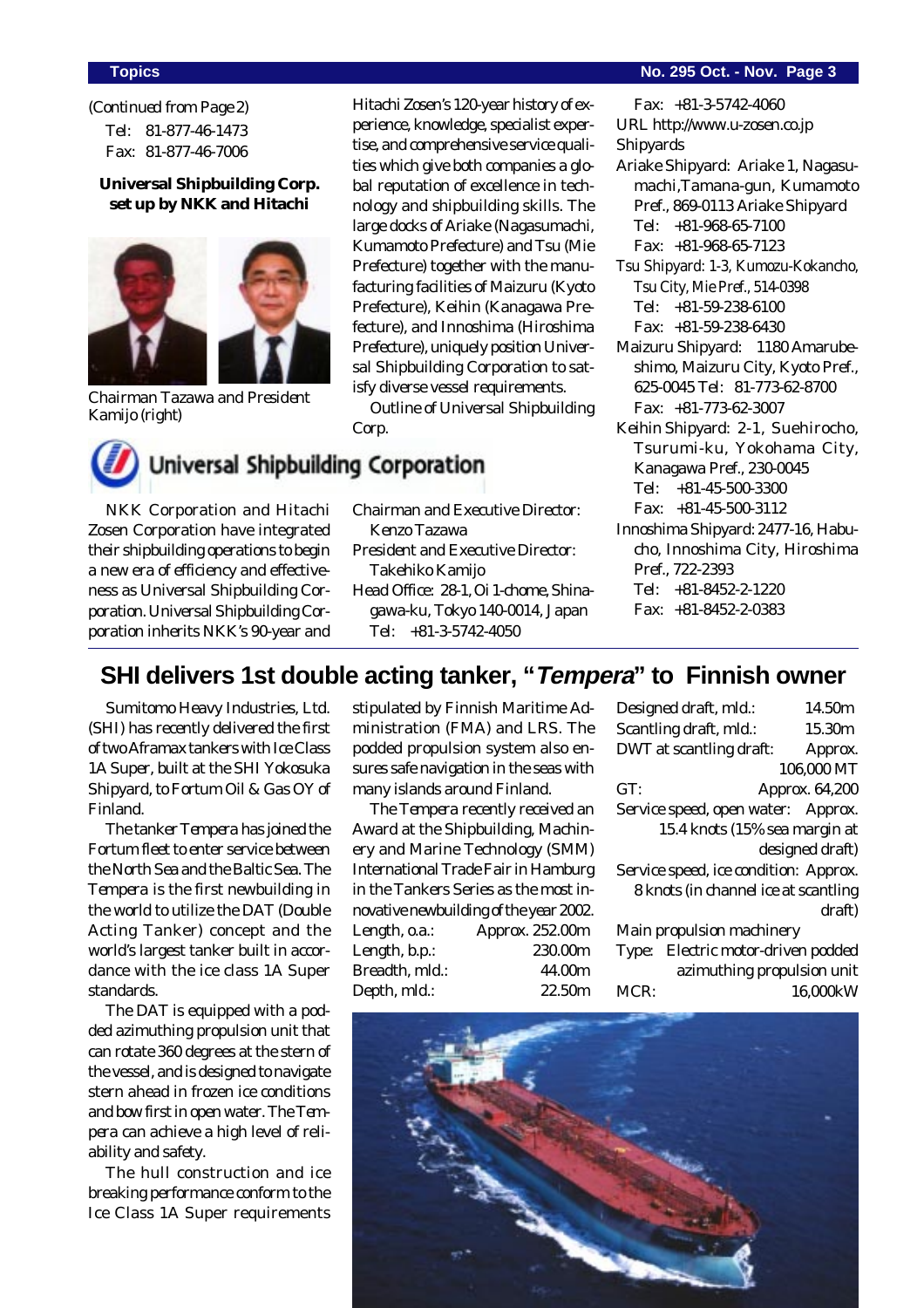## SKDY completes caprolactam carrier Eishu

Shin Kurushima Dockyard Co., Ltd. (SKDY) has built the caprolactam carrier, *Eishu* (HN: 5188), for Procyon Shipholding S. A. The carrier has a unique construction for the coastal transport of caprolactam, which is a nylon raw material.

Caprolactam transport requires constant temperature control at around 80°C (plus/minus 2°C) to maintain caprolactam in the molten state. Contact with air (oxygen), water, oil, and dust must be avoided for ensuring quality. If contaminated with these substances, caprolactam cannot be used for nylon products.

Previous caprolactam carriers had generally used heating pipes in cargo tanks. This method was not effective to maintain an even temperature in the whole tank. Temperature around the heating pipes could be maintained at the required level or higher but was lower at areas distant from the pipes. The resultant heat distribution deviation made the strict temperature control difficult.

Air oxidizes caprolactam, causing changes in quality. To prevent oxidization, the inside of the cargo tanks had been sealed with nitrogen to exclude air. The presence of any projecting outfittings like heating pipes in cargo tanks also causes the formation of air pockets behind the outfittings. There-



fore, it was necessary to minimize items and quantities of internal outfittings. SKDY has developed a unique tank heating system to resolve these problems.

In the new design, the heat insulation is provided inside the cargo holds, and no heat insulation covering cargo tanks was attached, considering the heat transfer of the cargo tanks. Hot air is circulated in the space between the cargo tanks and heat insulation to maintain the temperature evenly. This unique double construction provides flat walls and bottoms for the inside of the tanks, facilitating temperature control at the required level.

The heating system uses a fan room in the upper section of the cargo pump room. In the fan room, fans and air heaters are installed. The air heaters produce hot air, and fans send out the hot air into cargo holds. The heat source for the air heaters is 220°C ther-

## MHI receives order for UEC43LSII diesel engine from MES

Mitsubishi Heavy Industries, Ltd. (MHI) has received an order for building the first Mitsubishi UEC43LSII diesel engine from Mitsui Engineering & Shipbuilding Co., Ltd. (MES).

The engine consists of seven cylinders with a bore of 43cm, which can develop 7,350kW at 160rpm. The engine has been developed for medium class ships. The UEC-LSII series consists of seven types ranging from UEC33LSII to UEC85LSII with different bore sizes.

The first engine of the UEC43LSII type will be mounted on the *Ginga Maru* as its main engine, which is a training ship being built by MES for the Institute for Sea Training of the Ministry of Land, Infrastructure and Transport of Japan.

The Ginga Maru is a 6,100GT ocean-going training ship with the navigation speed of 18 knots. Full complement will be 246. Commencement is scheduled in June 2004. 7UEC43SLII Main Specifications:

| СЕСТОВЕН ІЙАНІ Бресінсасібны. |                   |
|-------------------------------|-------------------|
| Bore:                         | 430 <sub>mm</sub> |
| Stroke:                       | 1.500mm           |
| Maximum output:               | 7,350kW           |
| Speed:                        | 160rpm            |

mal oil supplied by a thermal fluid boiler that is installed in the engine room.

Ducts are installed between the cargo tank and heat insulation to circulate hot air constantly and evenly, and thermosensors monitor the temperature. The temperature monitoring system also controls the temperature regulating valves for thermal oil supply.

At the open end of cargo tank ventilation system, a seal tank is installed to prevent air penetration. Internal pressure gauges and thermometers are also provided for recording the internal pressure and temperature. Negative pressure and overheat inside the cargo tanks are avoided by safety devices including pump and fan stopping systems.

Principal particulars Ship type: Caprolactam Carrier  $L$  (o.a.)  $x L$  (b.p.)  $x B x D x d$ : 79.97m  $x$ 76.00m x 13.20m x 6.20m x 4.30m DWT/GT: 1,866.14t/1,865t Main engine: Hanshin LH36L Speed, service : abt. 12.8 kt Classification: NK Completion: July 2002

#### *To our readers*

- Please notify us of any change in address by letter or telefax together with the old mailing label to ensure you continue to receive SEA-Japan.
- We welcome your comments about SEA-Japan. Please address all correspondence to the Japan Ship Exporters' Association (JSEA), or the Japan Ship Centre in London.
- Address (Tokyo): 15-16, Toranomon 1-chome, Minato-ku, Tokyo 105-0001 / Tel: (03) 3508-9661 Fax: (03) 3508-2058 E-mail: postmaster@jsea.or.jp
- Address (London): Ground Floor, 9 Marshalsea Road, London SE1 1EP, UK / Tel: +44 (0) 20 7403 1666 / Fax: +44 (0) 20 7403 1777 E-mail: info@jsc.org.uk URL: http://www.jsc.org.uk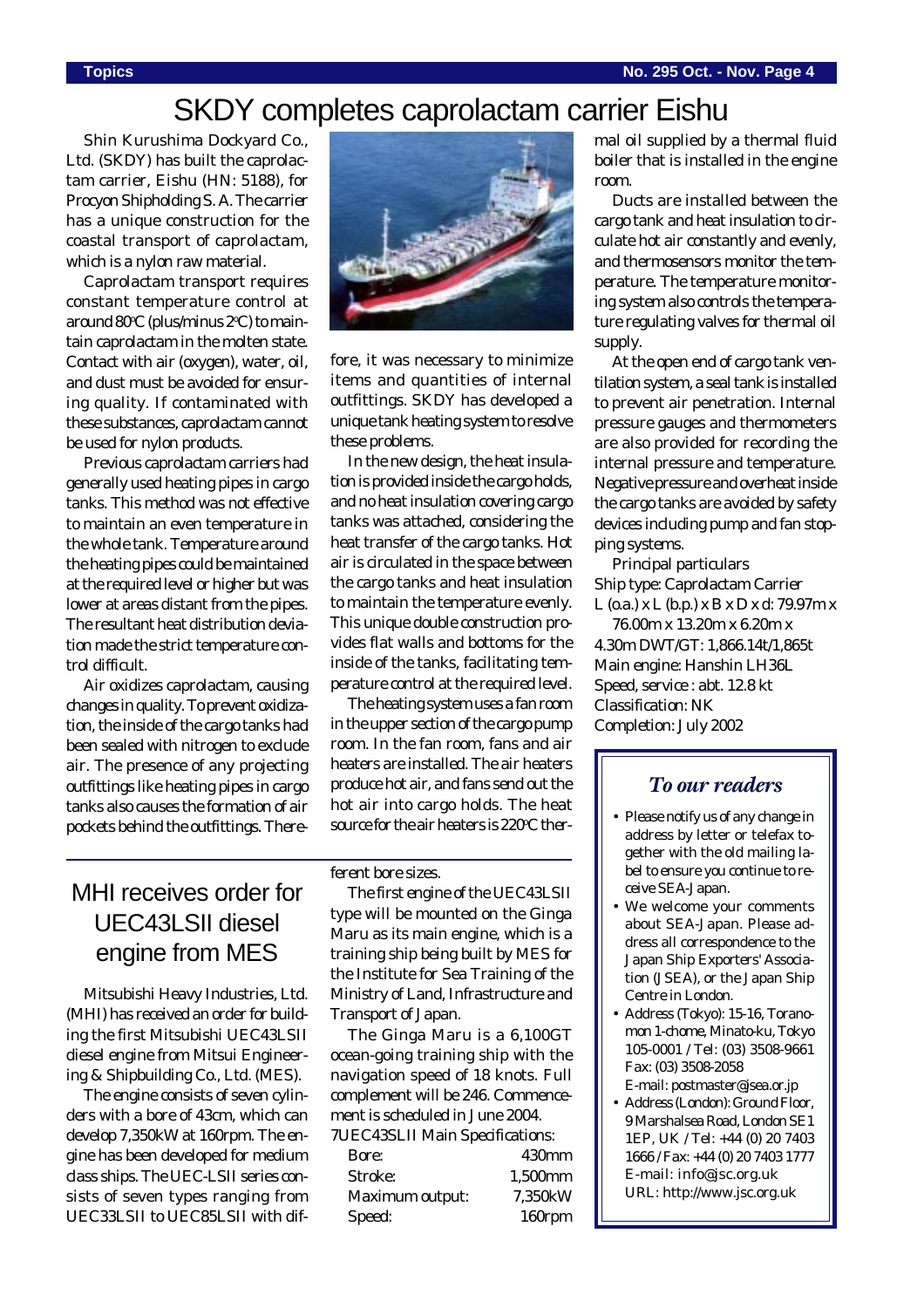#### **Industry News in Brief No. 295 Oct. - Nov. Page 5**

### **KHI establishes friction-stir welding system for aluminum alloy**

Kawasaki Heavy Industries, Ltd. (KHI) has established a "friction-stir welding" (FSW) method to apply 5083 aluminum alloy plate. FSW was invented at The Welding Institute (TWI) in the UK in 1991, and is a unique welding method to join base metals such as aluminum and magnesium alloys directly without using consumable materials used in the conventional method.

This welding method was first introduced into Japan in the middle of the 1990s, then increasingly applied to the manufacturing of various aluminum alloy structures.

KHI introduced the FSW method from TWI in the latter half of the 1990s and started the study to apply the technology to its own products. The company has also designed welding machines and tools, as well as setting of correct welding parameters necessary for joining various aluminum alloys.

As a result, KHI has established the FSW process applicable to 5083 aluminum alloy plate with a thickness of up to 50mm. The aluminum alloy of this grade is used as structural materials to build the hull of highspeed ships and cargo tanks of LNG carriers. 5083 alloy is known as a difficult material for applying FSW, in comparison to the 6000 series alloys that are used for railcar bodies.

### MES develops underwater welder using super water-repellent material —Construction period and costs reduced—

Mitsui Engineering & Shipbuilding Co., Ltd. (MES) has developed the world's first underwater full penetration welding technology. Underwater welding is now becoming important as construction and maintenance of large offshore structures require welding work below the sea surface.

The conventional pressurized and dry welding method is costly since it requires expensive facilities such as a pressure unit to exclude water from the welding spot. So, elimination of expensive facilities has become important.

To commercialize wet-type underwater welding, there are some problems to be solved, i.e., how to prevent corrosion developing in the gap between the weld and the backing strip as well as deterioration of fatigue strength. Use of a removable backing material made of ceramic had once been considered but the material had absorbency that made the material inappropriate for use.

MES has developed a new super water-repellent material (silica-silicone resin) to improve the performance of the backing material. The newly developed material was coated over the backing material of ceramic for underwater testing. Tests have proved that the new backing material is applicable to underwater welding, and the same welding conditions as

> welding on land is obtained.

The company has also developed a handytype automatic welding machine of the selftraveling type that does not require traveling rails. The machine incorporates a CCD camera to monitor the welding spot. This allows a



Based on the results, KHI will now use the FSW method for constructing aluminum alloy hulls of high-speed ships such as Jet Piercers and Jet Foils that are now becoming popular in the Kyushu district and Izu Islands. The FSW method will be also used for the construction of cargo tanks for LNG carriers, for which a high level of safety is required.

KHI has also concluded a technical license agreement with Mitsui Engineering & Shipbuilding Co., Ltd. (MES) to supply FSW technology. Both companies have already concluded a business tie-up in shipbuilding for designing, production, and procurement. The transfer of FSW technology from KHI to MES will increase technical exchange between the companies further.

MES has already begun the technical study to apply the FSW method to the Techno Super Liner, a highspeed cargo-passenger carrier. If realized, it will be the first large scale application of the FSW process to a ship in Japan.

diver to monitor the welding progress and adjust the welding wire point to the target. Thus, underwater welding is achieved in the same manner as carried out in air.

The combined use of the small welding machine and ceramic backing strip coated with the super water repellent material has established wet-type automatic underwater welding. This technique can eliminate various welding work preparations including necessary equipment installation at the site, and work procedures are simplified, drastically reducing the construction period and costs.